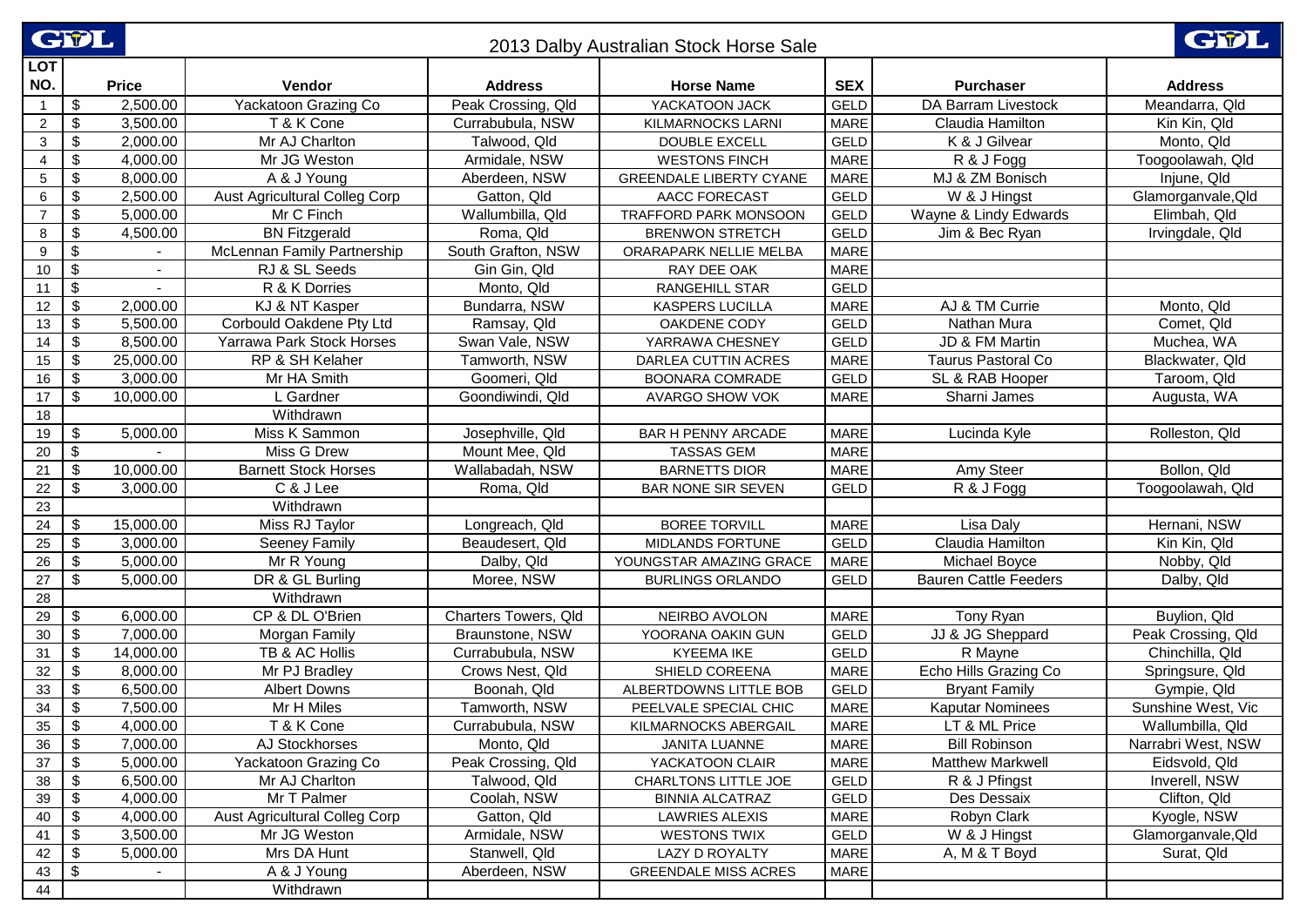| <b>LOT</b>      |                          |              |                                   |                    |                              |             |                              |                   |
|-----------------|--------------------------|--------------|-----------------------------------|--------------------|------------------------------|-------------|------------------------------|-------------------|
| NO.             |                          | <b>Price</b> | Vendor                            | <b>Address</b>     | <b>Horse Name</b>            | <b>SEX</b>  | <b>Purchaser</b>             | <b>Address</b>    |
| 45              | \$                       | 20,000.00    | K & J Harrold                     | Emerald, Qld       | HOMECREEK KD CUTTER          | <b>MARE</b> | <b>RTK Pastoral Co</b>       | Palmerston, NT    |
| 46              | $\sqrt[6]{\frac{1}{2}}$  | 6,500.00     | <b>Vidler Family Partnership</b>  | Roma, Qld          | SEVENANGLE ALEISHA           | <b>MARE</b> | P Fletcher                   | Kurwongbah, Qld   |
| 47              | $\sqrt[6]{\frac{1}{2}}$  | 6,000.00     | <b>BN Fitzgerald</b>              | Roma, Qld          | <b>BRENWON SPRING</b>        | <b>GELD</b> | <b>Daniel Cheers</b>         | Glen Elgin, NSW   |
| 48              | \$                       | 3,000.00     | Miss T Edmonstone                 | Hodgson Vale, Qld  | <b>WELBATCH CARBONETTE</b>   | <b>MARE</b> | T & A Rowe                   | Oakey, Qld        |
| 49              | \$                       | 14,500.00    | Mrs HM Batterham                  | Timor, NSW         | HANNAFORD STUD SAVANNAH      | <b>MARE</b> | Doogies Dorpers              | Ilfracombe, Qld   |
| 50              | \$                       | 6,500.00     | Miss M Campbell                   | Wallumbilla, Qld   | <b>CAMAD EMPRESS</b>         | <b>MARE</b> | Lisa Daly                    | Hernani, NSW      |
| 51              | \$                       | 7,000.00     | Mrs GE MacMillan                  | Jondaryan, Qld     | OAKVIEW GUNBARREL            | <b>MARE</b> | MR & SJ Downes               | Boomi, NSW        |
| 52              | \$                       |              | McLennan Family Partnership       | South Grafton, NSW | ORARAPARK MORGANA            | MARE        |                              |                   |
| 53              | \$                       | 10,000.00    | Mr A Worboys                      | Allora, Qld        | <b>JAYTEE BESSIE</b>         | <b>MARE</b> | George Family Partnership    | Willow Tree, NSW  |
| 54              | \$                       | 3,000.00     | Kooroon Pastoral Pty Ltd          | St George, Qld     | KOOROON TOMO                 | GELD        | P & M Hunt                   | Sandy Ridges, Qld |
| 55              | $\$\$                    | 3,500.00     | P Dehnert & A McLennan-Dehnert    | Southbrook, Qld    | ROYALLE BARNEY               | <b>GELD</b> | Archie Walker                | Dalby, Qld        |
| 56              | \$                       | 5,000.00     | RJ & SL Seeds                     | Gin Gin, Qld       | DONRICA MCCABE               | GELD        | Susanne Smith                | Toowoomba, Qld    |
| 57              | \$                       |              | Malapararo Partnership            | Glencoe, NSW       | YARRAWA AUSTIN POWER         | GELD        |                              |                   |
| 58              | $\overline{\mathcal{E}}$ |              | Miss AH Steer                     | Bollon, Qld        | <b>GREEN GULLY SAO</b>       | <b>GELD</b> |                              |                   |
| 59              |                          |              | Withdrawn                         |                    |                              |             |                              |                   |
| 60              | \$                       | 5,000.00     | KJ & NT Kasper                    | Bundarra, NSW      | <b>CLIFTON PINES SUNRISE</b> | <b>MARE</b> | <b>Stephan Bates</b>         | Agnes Banks, NSW  |
| 61              | $\overline{\mathcal{E}}$ |              | Lang Family Partnership           | Mungindi, NSW      | <b>LANGS ORGANDY</b>         | <b>MARE</b> |                              |                   |
| 62              | $\sqrt[6]{\frac{1}{2}}$  | 12,000.00    | Corbould Oakdene Pty Ltd          | Ramsay, Qld        | OAKDENE CHARITY              | <b>MARE</b> | Don Turner                   | Cloncurry, Qld    |
| 63              |                          |              | Withdrawn                         |                    |                              |             |                              |                   |
| 64              | \$                       | 15,000.00    | Mr JA Pearce                      | Dingo, Qld         | <b>ASAR AFFAIR</b>           | <b>MARE</b> | Darren & Karen Guy           | Gunnedah, NSW     |
| 65              |                          |              | Withdrawn                         |                    |                              |             |                              |                   |
| 66              | \$                       | 7,000.00     | Callemondah Stud                  | Tarome, Qld        | <b>CALLEMONDAH LYRIC</b>     | <b>MARE</b> | Nardia Galloway              | Tara, Qld         |
| 67              | \$                       | $\sim$       | <b>Barnett Stock Horses</b>       | Wallabadah, NSW    | <b>BARNETTS DESIGN</b>       | <b>MARE</b> |                              |                   |
| 68              | $\$\$                    | 6,000.00     | T & K Cone                        | Currabubula, NSW   | <b>BENBROOK EXCALIBUR</b>    | GELD        | Powerhouse Pastoral Co       | Nundle, NSW       |
| 69              | \$                       |              | Miss K Sammon                     | Josephville, Qld   | OAKS DEVIL                   | <b>MARE</b> |                              |                   |
| $70\,$          | \$                       | 24,000.00    | Ms J Miles                        | Tamworth, NSW      | PEELVALE MELODY              | <b>MARE</b> | John McNamara                | Chinchilla, Qld   |
| $71$            | \$                       | 2,000.00     | Goorarooman Pty Ltd               | Thallon, Qld       | BOONERI JACK OF DIAMONDS     | <b>GELD</b> | AJ & TM Currie               | Monto, Qld        |
| $\overline{72}$ | $\overline{\mathcal{G}}$ | 9,000.00     | Ms PD Drew                        | Morayfield, Qld    | LETHAL CE CERA               | <b>MARE</b> | Diamond K Performance Horses | Jondaryan, Qld    |
| $73\,$          | \$                       |              | Mr RJ Wells                       | Tamworth, NSW      | <b>WELLS CHASE</b>           | <b>GELD</b> |                              |                   |
| $74\,$          | \$                       | 6,000.00     | C & J Lee                         | Roma, Qld          | <b>BAR NONE CONFLICT</b>     | <b>GELD</b> | Landmark Goondiwindi         | Goondiwindi, Qld  |
| 75              | \$                       | 2,500.00     | Yackatoon Grazing Co              | Peak Crossing, Qld | YACKATOON STRIPES            | <b>GELD</b> | <b>Mark Sherlock</b>         | Ironbark, Qld     |
| 76              | \$                       |              | <b>Wallen Family</b>              | Emerald, Qld       | AACC FAIR GO                 | <b>GELD</b> |                              |                   |
| 77              | $\sqrt[6]{\frac{1}{2}}$  | 4,000.00     | Mr AJ Charlton                    | Talwood, Qld       | <b>CHARLTONS RANGER</b>      | <b>GELD</b> | John Elder                   | Brushgrove, NSW   |
| 78              |                          |              | Withdrawn                         |                    |                              |             |                              |                   |
| 79              |                          |              | Withdrawn                         |                    |                              |             |                              |                   |
| 80              | $\mathfrak{S}$           | 4,500.00     | <b>Hayner Contracting Pty Ltd</b> | Moura, Qld         | <b>BIGNELLS CARBO</b>        | GELD        | JD & FM Martin               | Muchea, WA        |
| 81              |                          |              | Withdrawn                         |                    |                              |             |                              |                   |
| 82              | \$                       | 5,500.00     | Mr C Murray                       | Moura, Qld         | RIUNA RECLAIM                | MARE        | Ken Pengelly                 | Calliope, Qld     |
| 83              | \$                       | 20,000.00    | <b>Clarke Family</b>              | Narrabri, NSW      | <b>BLUEGRASS IMAGE</b>       | MARE        | J & GR Lyons                 | St George, Qld    |
| 84              | \$                       |              | Mr T Palmer                       | Coolah, NSW        | <b>GLENORE STAR</b>          | <b>MARE</b> |                              |                   |
| 85              | $\overline{\mathcal{E}}$ |              | PJ & KA Allan                     | Emu Creek, Qld     | STOCKHAVEN ANNABELLE         | <b>MARE</b> |                              |                   |
| 86              | \$                       | 6,000.00     | Mr RM Cox                         | Coolah, NSW        | PIMPAMPA EARL                | GELD        | Kevin & Sandy Southern       | St George, Qld    |
| 87              | \$                       | 11,000.00    | TB & AC Hollis                    | Currabubula, NSW   | <b>DULKARA HITLER</b>        | GELD        | John McNamara                | Chinchilla, Qld   |
| 88              | \$                       | 5,000.00     | Dennien Family                    | Proston, Qld       | DENNIENS ELLIOTT             | GELD        | MA, PJ, CP & JF Attard       | Moura, Qld        |
| 89              | \$                       |              | S & T Humphreys                   | Haigslea, Qld      | <b>WELBATCH PROVIDENCE</b>   | MARE        |                              |                   |
| 90              | $\sqrt[6]{2}$            | 4,000.00     | Kooroon Pastoral Pty Ltd          | St George, Qld     | KOOROON KIDMAN               | GELD        | Canadian Vale Grazing Co     | Taroom, Qld       |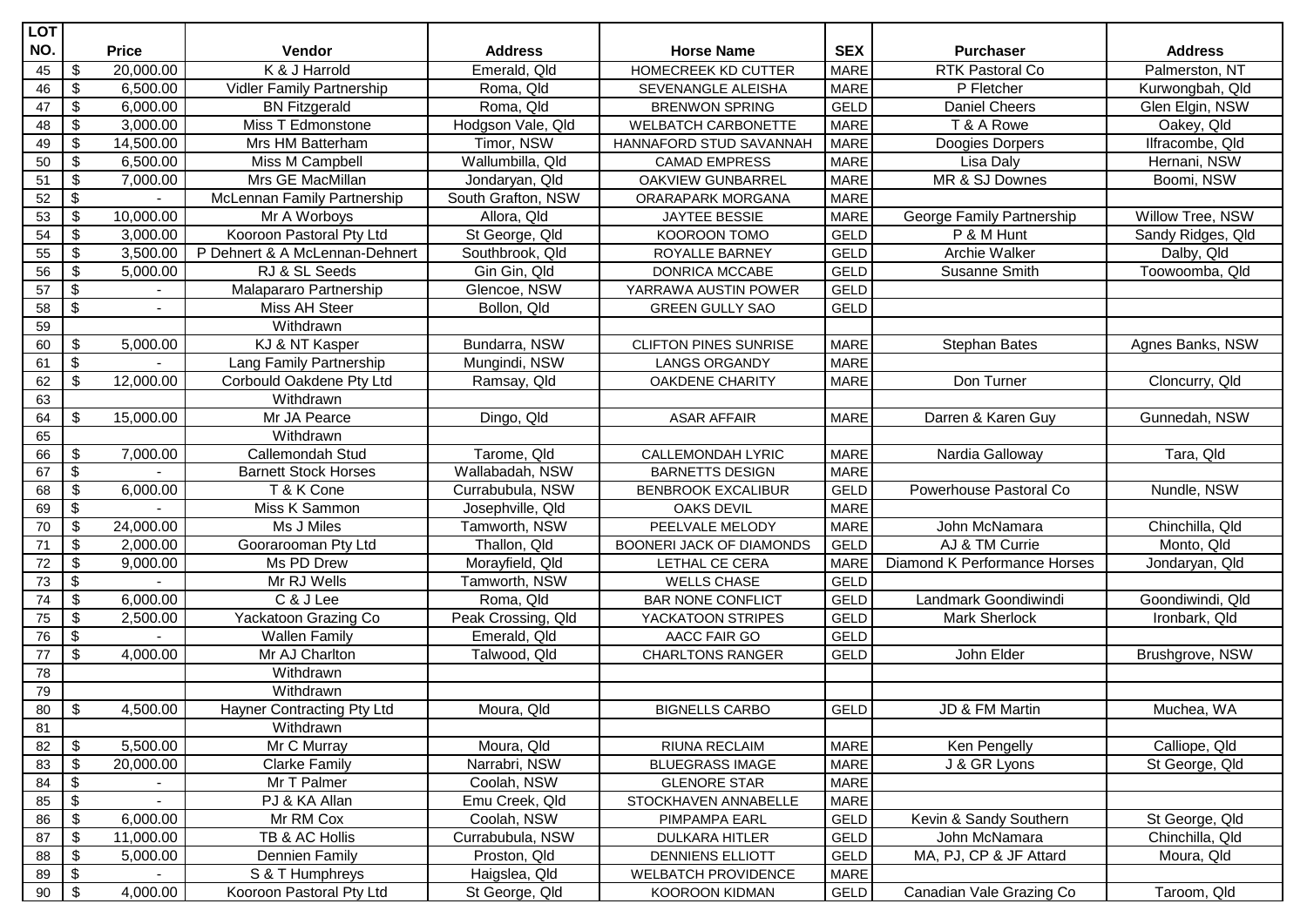| <b>LOT</b>          |                           |              |                                      |                    |                               |              |                                    |                      |
|---------------------|---------------------------|--------------|--------------------------------------|--------------------|-------------------------------|--------------|------------------------------------|----------------------|
| NO.                 |                           | <b>Price</b> | <b>Vendor</b>                        | <b>Address</b>     | <b>Horse Name</b>             | <b>SEX</b>   | <b>Purchaser</b>                   | <b>Address</b>       |
| 91                  | \$                        |              | <b>BN Fitzgerald</b>                 | Roma, Qld          | <b>BRENWON AXLE</b>           | <b>GELD</b>  |                                    |                      |
| 92                  | \$                        | 4,000.00     | P Dehnert & A McLennan-Dehnert       | Southbrook, Qld    | ROYALLE SARGENT               | <b>GELD</b>  | Mark O'Dwyer                       | Roadvale, Qld        |
| 93                  | \$                        | 7,000.00     | Miss M Campbell                      | Wallumbilla, Qld   | CAMAD BRIGALENA               | <b>MARE</b>  | lan Aitken                         | Neurum, Qld          |
| 94                  | \$                        | 12,000.00    | L Gardner                            | Goondiwindi, Qld   | <b>AVARGO RIVERS SPIRIT</b>   | GELD         | Scott & Samantha Travers           | Gowrie Junction, Qld |
| 95                  | \$                        | 9,000.00     | <b>BJ &amp; KM Perkins</b>           | Injune, Qld        | PERKINS SUNDANCE              | <b>GELD</b>  | Trevor & Dan Richards              | Kilcoy, Qld          |
| 96                  |                           |              | Withdrawn                            |                    |                               |              |                                    |                      |
| 97                  | \$                        | 6,000.00     | McLennan Family Partnership          | South Grafton, NSW | ORARAPARK BETHLEHEM           | <b>MARE</b>  | Claudia Hamilton                   | Kin Kin, Qld         |
| 98                  | \$                        | 14,000.00    | Mr AL Hick                           | Hughenden, Qld     | <b>DUCKNACRE</b>              | <b>STALL</b> | C Finch & M Campbell               | Wallumbilla, Qld     |
| 99                  | \$                        | 8,000.00     | Yarrawa Park Stock Horses            | Swan Vale, NSW     | YARRAWA EMMYLOU               | <b>MARE</b>  | Susie O'Brien                      | Muswellbrook, NSW    |
| 100                 |                           |              | Withdrawn                            |                    |                               |              |                                    |                      |
| 101                 |                           |              | Withdrawn                            |                    |                               |              |                                    |                      |
| 102                 | \$                        | 6,000.00     | L & E Rogers                         | Armidale, NSW      | <b>KICK THE CAN</b>           | <b>GELD</b>  | Greg & Sally Chappell              | Glen Innes, NSW      |
| 103                 | \$                        | 10,000.00    | T & K Cone                           | Currabubula, NSW   | CLOVELLY ISABELLA             | <b>MARE</b>  | M & S Benson                       | Yuleba, Qld          |
| 104                 | \$                        | 7,500.00     | <b>Albert Downs</b>                  | Boonah, Qld        | ALBERTDOWNS HICKORY           | <b>GELD</b>  | Dack Cattle Co                     | Taroom, Qld          |
| 105                 | $\$\$                     | 10,000.00    | RP & SH Kelaher                      | Tamworth, NSW      | <b>BOBADIL DOT COM</b>        | <b>GELD</b>  | Jack Hewitt Family Trust           | Injune, Qld          |
| 106                 | \$                        | 5,000.00     | Miss DK Lyons                        | Werris Creek, NSW  | WARRALYN DELAYED DESTINY      | <b>GELD</b>  | Richard & Jeanette O'Reilly        | Ettrick, NSW         |
| 107                 | $\boldsymbol{\mathsf{S}}$ | 10,000.00    | J & GR Lyons                         | St George, Qld     | <b>COOLUM GRANITE</b>         | <b>GELD</b>  | Paul McInnerney                    | Surat, Qld           |
| 108                 | $\$\$                     | 6,000.00     | JS & WJ Spelta                       | Monto, Qld         | SPELTAS REBAS DESTINY         | <b>MARE</b>  | <b>MC Barrett</b>                  | Goombungee, Qld      |
| 109                 | $\boldsymbol{\mathsf{S}}$ | 6,000.00     | Mr JA O'Keefe                        | Gatton, Qld        | <b>BLENHEIM WONGARY</b>       | <b>MARE</b>  | JJ & KA Lacey                      | Alton Downs, Qld     |
| 110                 | $\sqrt[6]{\frac{1}{2}}$   | 4,000.00     | Goorarooman Pty Ltd                  | Thallon, Qld       | <b>BOONERI CHANTILLY LACE</b> | <b>MARE</b>  | Daniel Horwood                     | Townsville, Qld      |
| 111                 | $\boldsymbol{\mathsf{S}}$ | 5,500.00     | <b>Aust Agricultural Colleg Corp</b> | Gatton, Qld        | <b>COLLEGE DOMINO</b>         | <b>GELD</b>  | Narelle Hicks                      | Elimbah, Qld         |
| 112                 | $\boldsymbol{\mathsf{S}}$ | 4,000.00     | Yackatoon Grazing Co                 | Peak Crossing, Qld | YACKATOON VENUS               | <b>MARE</b>  | W & J Hingst                       | Glamorganvale, Qld   |
| 113                 | $\boldsymbol{\mathsf{S}}$ | 14,000.00    | <b>Barnett Stock Horses</b>          | Wallabadah, NSW    | <b>BARNETTS ARIA</b>          | <b>MARE</b>  | GH & RE Cant & Son                 | Waggrakine, WA       |
| 114                 | $\sqrt[6]{\frac{1}{2}}$   | 3,000.00     | Kooroon Pastoral Pty Ltd             | St George, Qld     | KOOROON DASH                  | <b>GELD</b>  | Amy Steer                          | Bollon, Qld          |
| 115                 | $\boldsymbol{\mathsf{S}}$ | 4,000.00     | Miss K Sammon                        | Josephville, Qld   | MOOGEMS FANCY                 | <b>MARE</b>  | Kerrie De Britt                    | Murrumbateman, NSW   |
| 116                 | $\boldsymbol{\mathsf{S}}$ | 4,500.00     | Mr H Miles                           | Tamworth, NSW      | PEELVALE OAKS REFLECT         | <b>GELD</b>  | Craig & Leah Hill                  | Fernvale, Qld        |
| 117                 | \$                        | 10,000.00    | Mr AJ Charlton                       | Talwood, Qld       | <b>CHARLTONS LYRIC</b>        | <b>GELD</b>  | Vicki Howard                       | Emerald, Qld         |
| 118                 | $\sqrt[6]{\frac{1}{2}}$   | 3,000.00     | Ms J Cullen                          | Chuwar, Qld        | MELUCA STUD CEDAR             | <b>MARE</b>  | K & J Gilvear                      | Monto, Qld           |
| 119                 | $\boldsymbol{\mathsf{S}}$ | 17,000.00    | CA & KA Tonkin                       | Barraba, NSW       | <b>CTK INDIANA</b>            | <b>MARE</b>  | R Mayne                            | Chinchilla, Qld      |
| 120                 | $\sqrt[6]{\frac{1}{2}}$   | 5,500.00     | Mrs SL Cutler                        | St George, Qld     | <b>CUTLERS CABARET</b>        | <b>GELD</b>  | <b>Matthew Markwell</b>            | Eidsvold, Qld        |
| 121                 | $\sqrt[6]{\frac{1}{2}}$   | 10,000.00    | Moranjee Sted                        | Laravale, Qld      | MORANJEE CLOVER               | <b>MARE</b>  | Peter Gesler                       | Boonah, Qld          |
| 122                 | $\boldsymbol{\mathsf{S}}$ | 7,000.00     | Mr S Waldron                         | Meandarra, Qld     | KINDARA WEEKEND HUSTLER       | <b>GELD</b>  | Lisa Rycroft                       | Yandina, Qld         |
| 123                 | $\boldsymbol{\mathsf{S}}$ | 6,000.00     | KT & RD Logan                        | Meandarra, Qld     | KILBEGGAN RENEGADE            | GELD         | <b>Charlie Smith</b>               | Marburg, Qld         |
| 124                 | $\boldsymbol{\mathsf{S}}$ | 5,000.00     | S & V Hayes                          | Mundubbera, Qld    | CHISUMS GUNSMOKE              | <b>GELD</b>  | <b>Cutting Edge Quarter Horses</b> | Morayfield, Qld      |
| 125                 | $\sqrt[6]{\frac{1}{2}}$   | 5,000.00     | Mr JW Townsend                       | Casino. NSW        | RATHCOOL SHIRAZ               | <b>MARE</b>  | Doogies Dorpers                    | Ilfracombe, Qld      |
| $126$ \$            |                           | 6,000.00     | DV & MJ Patch                        | Inverell, NSW      | SHELLYDEAN TESS               | <b>MARE</b>  | <b>Wilson Mackenzie</b>            | Dalby, Qld           |
| 127                 |                           |              | Withdrawn                            |                    |                               |              |                                    |                      |
| 128                 | \$                        |              | <b>Dennien Family</b>                | Proston, Qld       | <b>CTK SMILEY</b>             | <b>GELD</b>  |                                    |                      |
| 129                 | $\mathfrak s$             | 8,000.00     | Mr HA Smith                          | Goomeri, Qld       | <b>BOONARA AVIATOR</b>        | GELD         | Swan Hill Cattle Co                | Blackall, Qld        |
| 130                 | $\mathfrak{S}$            | 4,000.00     | Mr M Lawlor                          | Miles, Qld         | <b>LAWLORS BULLZEYE</b>       | GELD         | Archie Walker                      | Dalby, Qld           |
| 131                 | $\mathfrak{S}$            | 4,500.00     | R & A Linneth                        | Tansey, Qld        | ROPELEY PARK ENCOUNTER        | <b>MARE</b>  | Lyn Vanderlinde                    | Carbrook, Qld        |
| 132                 |                           |              | Withdrawn                            |                    |                               |              |                                    |                      |
| 133                 |                           |              | Withdrawn                            |                    |                               |              |                                    |                      |
| $134 \overline{\$}$ |                           | 10,000.00    | Hayner Contracting Pty Ltd           | Moura, Qld         | <b>WALDRONS CLEO</b>          | <b>MARE</b>  | Gwen MacMillan                     | Jondaryan, Qld       |
| $135 \, \sqrt{5}$   |                           | 5,500.00     | Mr T Palmer                          | Coolah, NSW        | <b>BINNIA BLUEY</b>           | GELD         | J & GR Lyons                       | St George, Qld       |
| $136$ \$            |                           | 6,500.00     | T & K Cone                           | Currabubula, NSW   | <b>ASAR SAPPHIRE</b>          | <b>MARE</b>  | W & M Kerr                         | The Summit, Qld      |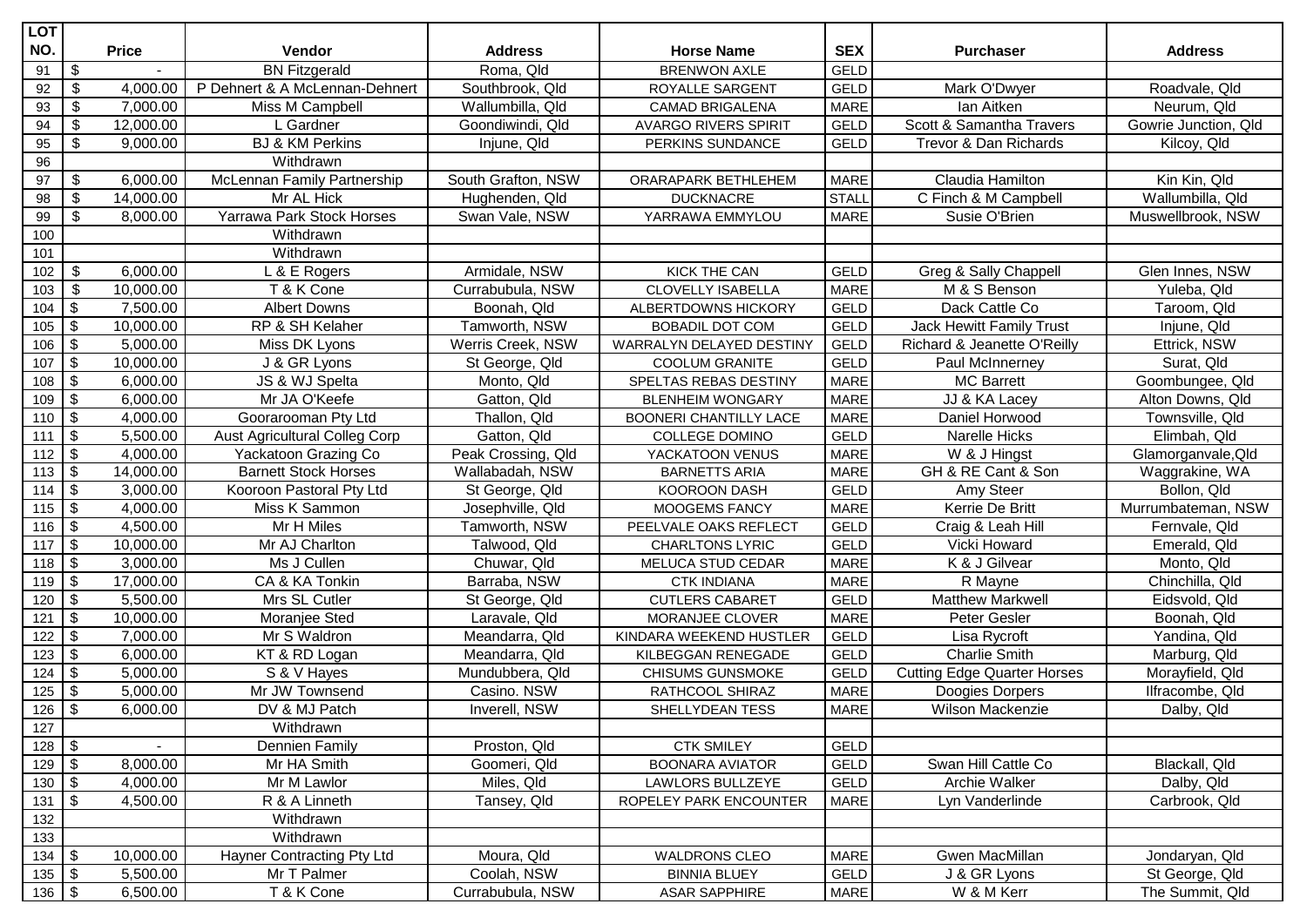| <b>LOT</b>                  |                           |                |                               |                         |                                  |             |                            |                         |
|-----------------------------|---------------------------|----------------|-------------------------------|-------------------------|----------------------------------|-------------|----------------------------|-------------------------|
| NO.                         |                           | <b>Price</b>   | <b>Vendor</b>                 | <b>Address</b>          | <b>Horse Name</b>                | <b>SEX</b>  | <b>Purchaser</b>           | <b>Address</b>          |
| 137                         |                           |                | Withdrawn                     |                         |                                  |             |                            |                         |
| 138                         |                           |                | Withdrawn                     |                         |                                  |             |                            |                         |
| 139                         | \$                        | 4,000.00       | Mrs B Hick                    | Julia Creek, Qld        | ALINDRA WOODROW                  | <b>GELD</b> | Angus Rains                | Tambo, Qld              |
| 140                         | \$                        | 6,000.00       | <b>BJ &amp; KM Perkins</b>    | Injune, Qld             | PERKINS CATCHEM                  | <b>MARE</b> | AJ Bourke                  | Tallegalla, Qld         |
| 141                         | \$                        | 7,500.00       | M & GJ Boyce                  | Nobby, Qld              | MANELLAE ZENICKER                | <b>MARE</b> | Stephen Myhill             | Armidale, NSW           |
| 142                         |                           |                | Withdrawn                     |                         |                                  |             |                            |                         |
| 143                         | \$                        | 6,000.00       | Ryan Partnership              | Condamine, Qld          | CEDAR DOWNS MINI ME              | <b>GELD</b> | Campbell & Kylie McPhee    | Charleville, Qld        |
| 144                         | \$                        | 12,000.00      | Ms KM Loffler                 | Chinchilla, Qld         | <b>SWEET TORMENT</b>             | <b>MARE</b> | Swan Hill Cattle Co        | Blackall, Qld           |
| 145                         |                           |                | Withdrawn                     |                         |                                  |             |                            |                         |
| 146                         | \$                        | 3,500.00       | Kooroon Pastoral Pty Ltd      | St George, Qld          | <b>KOOROON GABBY</b>             | <b>MARE</b> | LT & ML Price              | Wallumbilla, Qld        |
| 147                         | \$                        | 2,500.00       | Goorarooman Pty Ltd           | Thallon, Qld            | <b>BOONERI MARTINA</b>           | <b>MARE</b> | Leon Polzin                | Chinchilla, Qld         |
| 148                         | \$                        | 3,000.00       | Aust Agricultural Colleg Corp | Gatton, Qld             | AACC EMERALD                     | <b>MARE</b> | Peter Standfield           | Kyogle, NSW             |
| 149                         | \$                        | 13,500.00      | Mr MR Payne                   | Laidley, Qld            | MAINRIDGE SYMMETRY               | <b>MARE</b> | <b>Brad Newsome</b>        | Dundee, NSW             |
| 150                         |                           |                | Withdrawn                     |                         |                                  |             |                            |                         |
| 151                         | \$                        | 15,500.00      | <b>B</b> & M Meyer            | Alpha, Qld              | <b>TALAWAHL DIVA</b>             | <b>MARE</b> | RS Kirk & Family           | Gayndah, Qld            |
| 152                         | $\sqrt[6]{\frac{1}{2}}$   |                | Mr P Klan                     | Springsure, Qld         | MACFARLANE SHIMMER               | <b>MARE</b> |                            |                         |
| 153                         | $\boldsymbol{\mathsf{S}}$ | 5,500.00       | Mr R Reynolds                 | Gillieston Heights, NSW | <b>WAIKON PARK HILLBILLY</b>     | <b>MARE</b> | K Thorne Builders          | Stanthorpe, Qld         |
| 154                         | \$                        | 9,000.00       | Mr D Cheers                   | Glen Innes, NSW         | <b>JENBERN GYPSEY</b>            | <b>MARE</b> | Paul McInnerney            | Surat, Qld              |
| 155                         | $\sqrt[6]{2}$             |                | Glew Family Partnership       | Scone, NSW              | <b>GLENKELL SHANIA</b>           | <b>MARE</b> |                            |                         |
| 156                         | $\boldsymbol{\mathsf{S}}$ | $\overline{a}$ | Maranoa Helicopters           | Surat, Qld              | ROPELEY PARK DESPERADO           | <b>GELD</b> |                            |                         |
| 157                         |                           |                | Withdrawn                     |                         |                                  |             |                            |                         |
| 158                         | \$                        | 3,500.00       | J & M Rogan                   | Muswellbrook, NSW       | OPTIMUM GOLLUM                   | GELD        | <b>Charlie Smith</b>       | Marburg, Qld            |
| 159                         |                           |                | Withdrawn                     |                         |                                  |             |                            |                         |
| 160                         |                           |                | Withdrawn                     |                         |                                  |             |                            |                         |
| 161                         | \$                        | 4,500.00       | Mrs T Lee                     | Nanango, Qld            | LEES COOL SODA                   | <b>MARE</b> | J & GR Lyons               | St George, Qld          |
| 162                         | \$                        | 7,000.00       | CA & KA Tonkin                | Barraba, NSW            | <b>CTK CRICKET</b>               | <b>GELD</b> | Jack Breed                 | Roma, Qld               |
| 163                         | $\boldsymbol{\mathsf{S}}$ | 15,500.00      | Mr AS Ramsey                  | Casino, NSW             | ROXBY PARK TEARDROP              | <b>MARE</b> | Ashley Harrison            | Kilcoy, Qld             |
| 164                         | \$                        | 8,500.00       | Miss N Hoffmann               | Guluguba, Qld           | <b>WRIGHTS TOPHAT REVELLER</b>   | <b>MARE</b> | G Morgan & Co              | Condamine, Qld          |
| 165                         | \$                        | 2,000.00       | Ms J Cullen                   | Chuwar, Qld             | <b>MORNING LADY</b>              | <b>MARE</b> | <b>Bolton Family Trust</b> | Thurungowa Central, Qld |
| 166                         | \$                        | 7,000.00       | Miss PJ Dean                  | Longreach, Qld          | NOTUS EVELYN                     | <b>MARE</b> | W & A Bayntun              | Gayndah, Qld            |
| 167                         | $\$\$                     | 5,500.00       | Mrs JM Twohill                | Braemore, Qld           | <b>COLLEGE ARIZONA</b>           | <b>MARE</b> | <b>B &amp; K Baker</b>     | Sexton, Qld             |
| 168                         | $\boldsymbol{\mathsf{S}}$ | 6,500.00       | Peter & Karen Reid            | Walcha, NSW             | <b>MORSES LOLA</b>               | <b>MARE</b> | Preston Maroske            | Murgon, Qld             |
| 169                         | \$                        |                | Miss R Picton                 | Boggabri, NSW           | <b>WARRALYN DESTINATIONS GEM</b> | <b>MARE</b> |                            |                         |
| 170                         | $\boldsymbol{\mathsf{S}}$ | 4,000.00       | Mr WJ Cole                    | Fernvale, Qld           | <b>BLENHEIM LEASE</b>            | <b>MARE</b> | B & M Fogg                 | Goondiwindi, Qld        |
| 171                         | \$                        | 6,000.00       | Koobah Performance Horses     | Tamworth, NSW           | <b>HOMEVIEW INDI</b>             | <b>MARE</b> | <b>Graham Thomas</b>       | Injune, Qld             |
| 172                         | $\frac{1}{2}$             | 23,000.00      | SG & SE Sheppard              | Amby, Qld               | ALLCANNONS CORVETTE              | <b>MARE</b> | D Batts Pty Ltd            | Blackall, Qld           |
| $173$ \$                    |                           | 10,000.00      | S & V Hayes                   | Mundubbera, Qld         | <b>BRONZEWING HAYES</b>          | <b>MARE</b> | Jack Hewitt Family Trust   | Injune, Qld             |
| $174 \overline{\$}$         |                           | 11,000.00      | W & S Waldron                 | Meandarra, Qld          | <b>BRAEVIEW CINNAMON</b>         | MARE        | David Lonergon             | Mungindi, NSW           |
| $175 \overline{\text{I}}$   |                           | 5,500.00       | DV & MJ Patch                 | Inverell, NSW           | SHELLYDEAN GLIDER                | GELD        | Maree Fields               | Chinchilla, Qld         |
| $176 \overline{\$}$         |                           | 5,000.00       | Mr JW Townsend                | Casino, NSW             | HOMEVIEW GEM                     | <b>MARE</b> | CD & KM Craft              | Pittsworth, Qld         |
| $177 \overline{\$}$         |                           | 6,000.00       | R & A Linneth                 | Tansey, Qld             | ROPELEY PARK RENDITION           | GELD        | J & GR Lyons               | St George, Qld          |
| $178$ \$                    |                           | 30,000.00      | Mr ZW Croker                  | Gunnedah, NSW           | <b>COLLEGE WILDTHING</b>         | <b>MARE</b> | Evan & Kim Acton           | Julia Creek, Qld        |
| $179$ $\overline{\$}$       |                           |                | Mr M Lawlor                   | Miles, Qld              | LAWLORS HOMEWARD                 | GELD        |                            |                         |
| $180 \overline{\text{S}}$   |                           | 16,000.00      | Mr L Lobwein                  | Roma, Qld               | SWEETWATER FASHION               | <b>MARE</b> | Col & Marg Duncan          | Flagstone Creek, Qld    |
| $181$ $\overline{\sqrt{5}}$ |                           |                | <b>Dennien Family</b>         | Proston, Qld            | STRANRAER FACTOR                 | GELD        |                            |                         |
| $182 \overline{3}$          |                           | 5,500.00       | <b>BJ &amp; KM Perkins</b>    | Injune, Qld             | PERKINS SUNLIGHT                 | <b>MARE</b> | Peter Vidler               | Kalbar, Qld             |